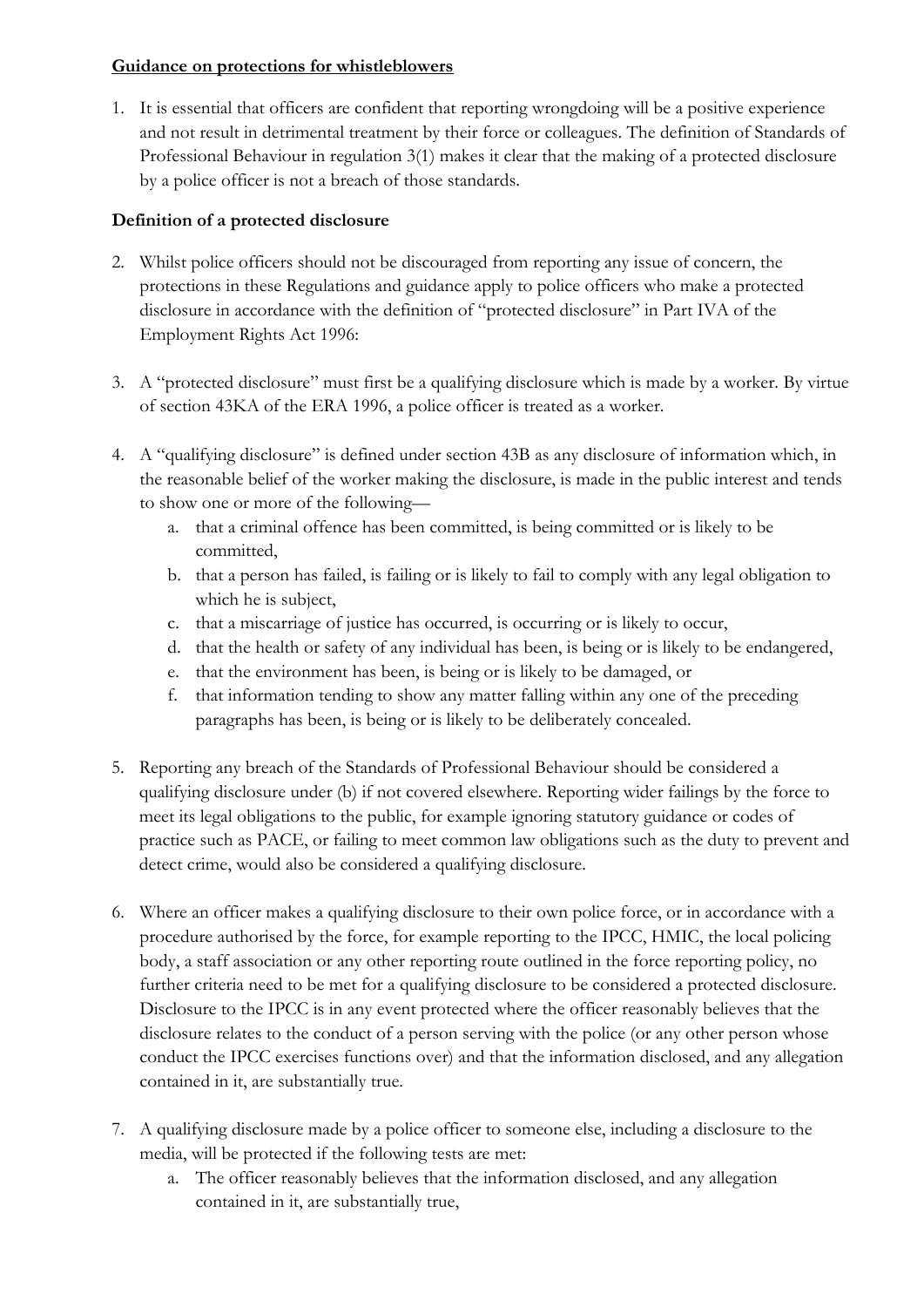- b. They do not make the disclosure for personal gain,
- c. One of the following applies:
	- i. At the time they make the disclosure, the officer reasonably believes that they will be subjected to a detriment by their force if they make a disclosure in one of the other ways described at paragraph 6 above.
	- ii. That the officer has previously made a disclosure of substantially the same information to one of the other persons described in paragraph 6 above.
- d. In all the circumstances of the case, it is reasonable for the officer to make the disclosure.
- 8. If the disclosure relates to a matter of an exceptionally serious nature, the test under (c) does not have to be met.
- 9. As is clear from the above, reporting to the media or other external sources should be the last resort for a police officer. Police forces and the IPCC have robust mechanisms in place to deal with officers' concerns and officers are expected to use these existing channels. Other alternative reporting routes including staff associations and the local policing body may also be used.
- 10. However, there may be circumstances where, for example, an officer has attempted to disclose a serious matter internally or to the IPCC but no action has been taken, and it is in the public interest and reasonable for the matter to be escalated. As set out in paragraph 7, the officer must reasonably believe the information disclosed, and any allegation contained in it, are substantially true. Police officers are aware of the standards of evidence required to support an allegation and unsubstantiated allegations will not be protected.
- 11. The duty of confidentiality set out under the Standards of Professional Behaviour does not prevent an officer making a protected disclosure to others (including the media), provided the tests described above (including reasonableness) are met. For example, disclosing names of victims or informants or risking current investigations and prosecutions may result in serious harm and therefore the circumstances will be rare in which such a disclosure would be considered reasonable.
- 12. As set out in paragraph 7, a media disclosure made for personal gain, financial or otherwise, is never protected and may constitute an offence of police corruption.

## **False allegations made by whistleblowers**

- 13. Making a deliberately false allegation against another officer or member of staff is dishonest and could amount to perverting the course of justice in cases in which it relates to a criminal matter. A protected disclosure must, in the reasonable belief of the whistleblower, tend to show that misconduct or malpractice has occurred. Deliberately false allegations will never be protected disclosures and may be assessed as amounting to gross misconduct.
- 14. Whilst a protected disclosure must be in the public interest, and cannot be deliberately false, it is not required to be made in good faith. The key consideration is whether the officer reasonably believes that the information tends to disclose misconduct etc, and the public interest of the information being brought to light, not the motive.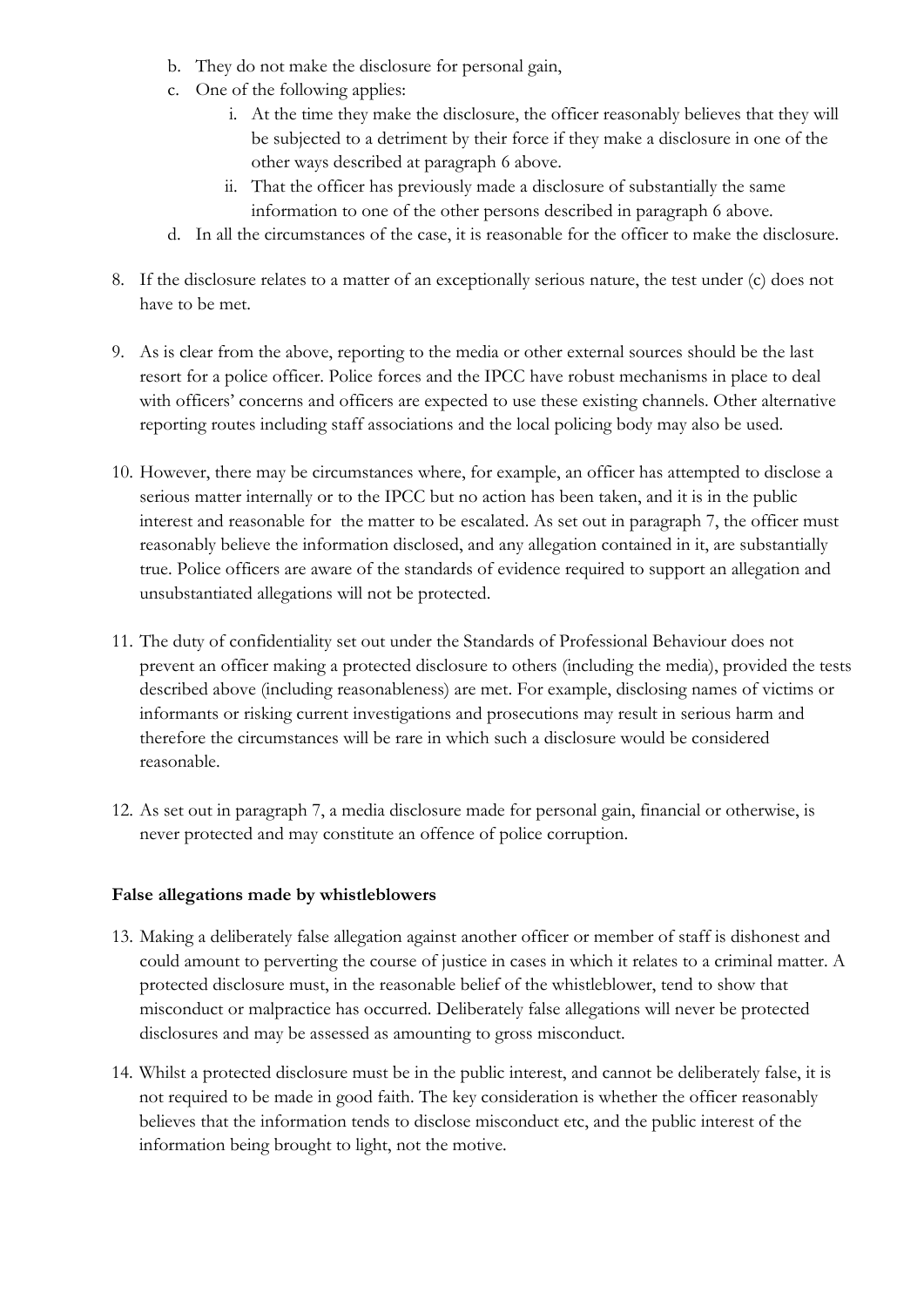## **Immunity**

- 15. An officer's actions in making a protected disclosure should not result in disciplinary action being taken against them. However, the Regulations do not confer immunity from disciplinary action in respect of any other aspect of the whistleblower's behaviour, for example if they were involved in the misconduct they reported or any other misconduct. It is a matter for the force and the panel as to whether an officer's actions in coming forward with information should be considered as a mitigation for any involvement the officer has had in the reported misconduct.
- 16. These Regulations do not confer immunity for any failure by the whistleblower to challenge or report the reported misconduct at the time. Such immunity may be appropriate in some circumstances but the length of time that has passed, and any harm caused by not reporting at the time, would need to be considered.

## **Hearings in public**

- 17. Officers and staff who report misconduct may subsequently be required to give evidence at misconduct hearings held in public. The Regulations give the person chairing or conducting misconduct proceedings a broad discretion to exclude any person from all or part of the proceedings. The person chairing or conducting also has a duty under the regulations to require attendees to withdraw where evidence will be given that should not be disclosed to such attendees under the harm test set out in the regulations. The person chairing or conducting the proceedings should consider whether the harm test applies and, if not, whether it may be necessary to use the discretionary power in relation to preventing the disclosure of information about the identity of a police witness. This consideration should take place for all police witnesses, but may be particularly relevant in certain circumstances, for example if a police witness is operating in a covert or firearms role where their identity should not be made public, or if they are the victim of the alleged misconduct and it is sexual in nature.
- 18. Officers and staff giving evidence at a misconduct hearing in public must answer any question put to them, and as a result the information may end up in the public domain. Officers should inform the chair if they consider any information they are about to disclose would be harmful if disclosed publicly.

## **Reprisals against whistleblowers**

- 19. An officer who knowingly takes action as a reprisal against a police officer or member of staff who has made a protected disclosure, or their family members or other close associates, should be considered to have breached the Standards of Professional Behaviour. Such a breach would constitute a recordable conduct matter. The protected disclosure must have been made before the reprisal took place and the officer must have known about the protected disclosure and acted deliberately to cause detriment to the police officer or member of staff who made the disclosure.
- 20. A reprisal against a whistleblower could take the form of a deliberately false allegation, or a level of disciplinary action that is clearly more serious than that taken in relation to others who commit the